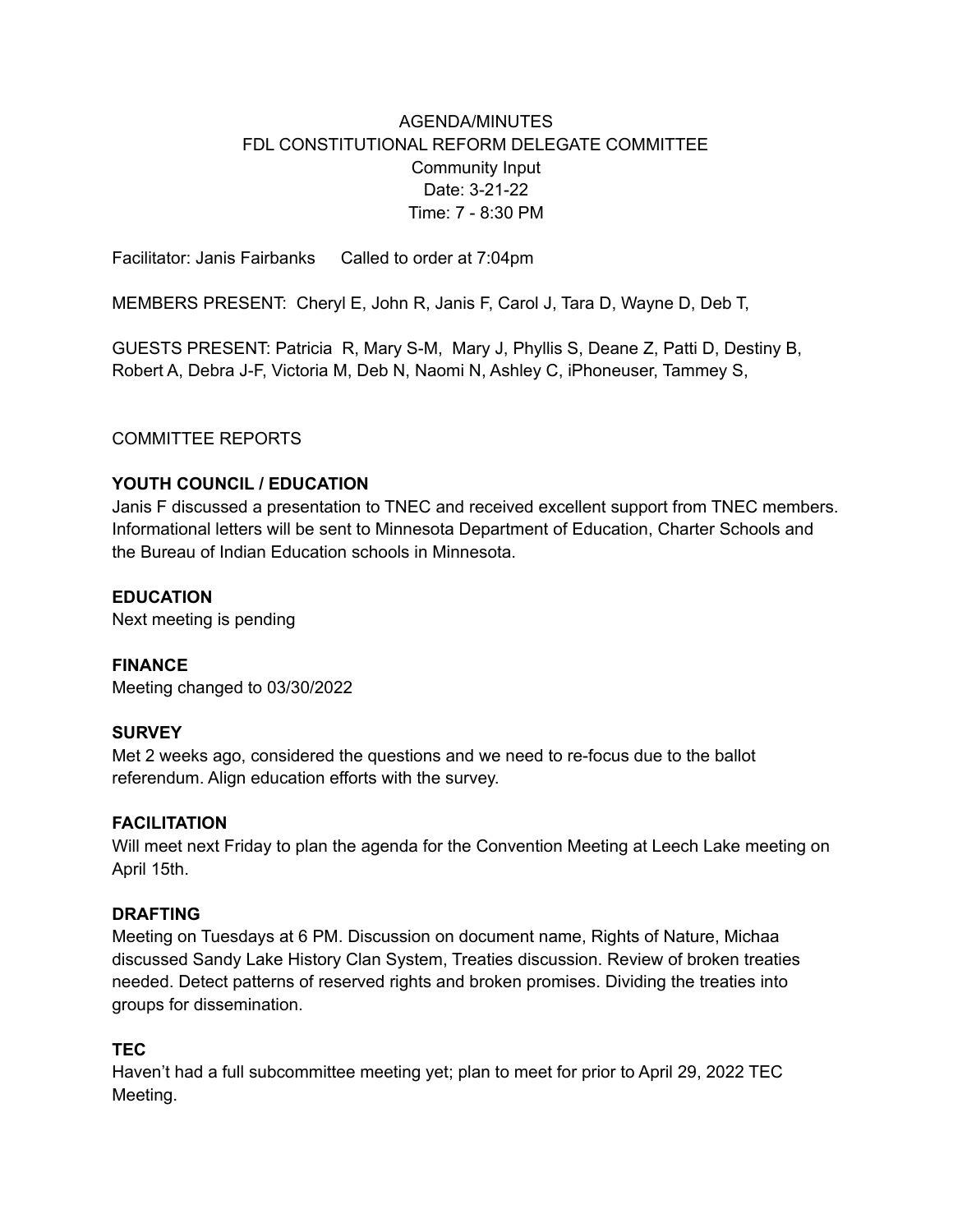### **TEC REFERENDUM SUBCOMMITTEE**

Met Monday, March 21, and decided to bring 3 pieces to the next meeting:

1. Educational papers to be sent with the ballot related to the questions on the ballot only.

2. Mockup of draft ballots. What it will contain and how it will be presented to the voting members.

3. Discussion on how to best approach sharing minutes of these Referendum Subcommittee meetings.

### **NEW BUSINESS**

MCT Constitution - Education Discussion Session Leader: Wayne Dupuis

- Review recent censure and the implications on the constitution and rights of people.
- Where and how did this cumulation of events deviate from the constitution?
- How are precedents archived that impact the rights of members?
- Review selected Articles of the MCT Constitution to see whether the responsibilities of TEC in the constitution have been impacted.
- Community comments / Q & A

### OLD BUSINESS

…

1. Review March Convention meeting. TABLED TO NEXT MEETING on MARCH 28

NEXT MEETING DATE: **March 28, 2022** FACILITATOR: **TO BE DETERMINED**

# **ADDITIONAL NOTES FROM DISCUSSIONS:**

Article VI TERO fee 3% Tax

Section f supercedes? When? 2006? This narrowed powers from before.

Article X. Vacancies and removals. We need to assign an interim or we lose a seat on the TEC.

SEC 2 DERELICTION etc… see sec 3. ⅔ of members. 4 out of 5 and the proposed removed member gets to vote on their removal.

Sec 3a Notify charged with charges. NEED TO CHANGE GENDER TO INCLUSIVE. TEC already censured Kevin D. This was not handled properly.

TEC can not remove an RBC member. Section 5 also needs GENDER INCLUSION.

ARTICLE XIII Rights of members. Equal opportunity.. TERO people in. Denies band members to apply. Member Rights shall supersede TERO. No more political graft. Micromanagement of RBC. RBC has too much power over the employees' services and employment. Hiring, housing,

ARTICLE XIV Referendum. 20% petition prospect.